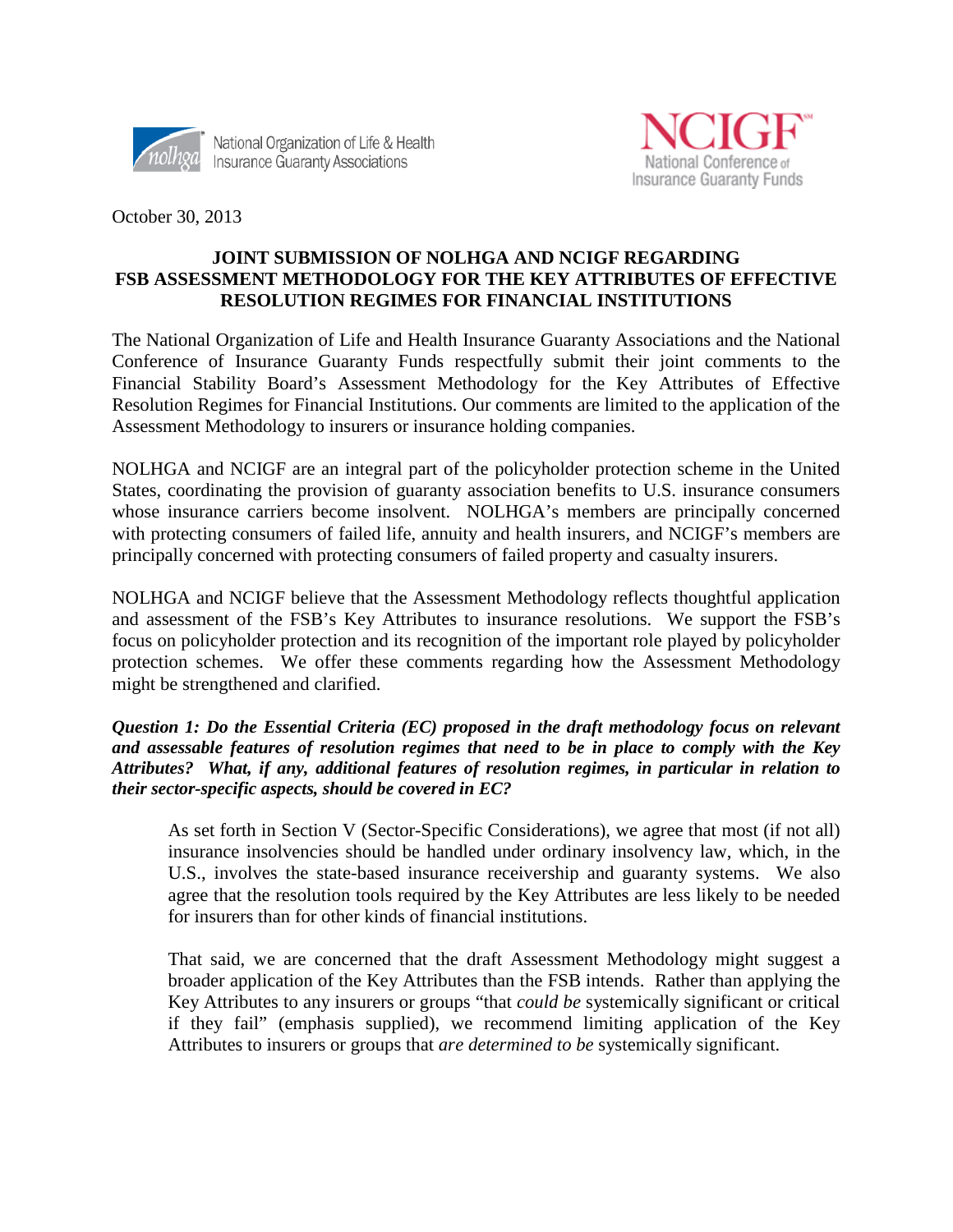### *Question 7: Are there any additional elements that should be covered or elaborated in more detail in the methodology?*

# **KA 3.2 and 3.4**

We support the FSB's recognition that multiple authorities may be responsible for exercising resolution powers under a resolution regime. (In the United States, insurers are subject to the state-based receivership and guaranty systems, but the Federal Deposit Insurance Corporation could play an important role with respect to an insurer deemed to be systemically significant.<sup>[1](#page-1-0)</sup>)

We support the FSB's view that resolution authorities should have the power to carry on some or all of the insurance business of a failed insurer. As we read KA 3.2 and 3.4, a resolution regime would satisfy this requirement if the resolution authority has the power to carry on the insurance business in either of two ways: by using the existing entity *or* by using a bridge institution. Provided that a resolution authority has the power to continue insurance business through an existing entity, we do not read KA 3.2 and 3.4 as requiring that the resolution authority also have the power to use a bridge institution. We recommend that the relevant ECs and ENs be clarified consistent with this interpretation.

## **KA 5.1**

We agree that the restructuring powers should be subject to the safeguards set out in KA 5, but believe that the safeguards require clarification. We read KA 5.1 as permitting – but not requiring – resolution authorities to have the power to create subclasses of policyholders. We recommend that the relevant ECs and ENs be clarified consistent with that interpretation.

In addition, given the FSB's appropriate emphasis on policyholder protection, we believe that insurance liabilities should be written down only when necessary to avoid a disruption of services critical for the functioning of the financial system. We note that restructuring powers may be less important in jurisdictions that have a robust policyholder protection scheme.

### **KA 8 and 12**

With respect to any insurer or insurance group that may be subject to resolution in accordance with the Key Attributes, we support the FSB's emphasis on coordination between resolution authorities and policyholder protection schemes. Policyholder protection schemes should be full participants in the resolution planning process. In addition to taking part in resolvability assessments, a policyholder protection scheme should be notified as soon as it appears possible that an insurer will enter into resolution. We recommend that the implementation guidance be modified to ensure that result.

<span id="page-1-0"></span><sup>&</sup>lt;sup>1</sup> For details, see the FDIC'[s Title II Resolution Strategy Overview](http://www.fdic.gov/resauthority/sifiresolution.pdf) (August 2012).